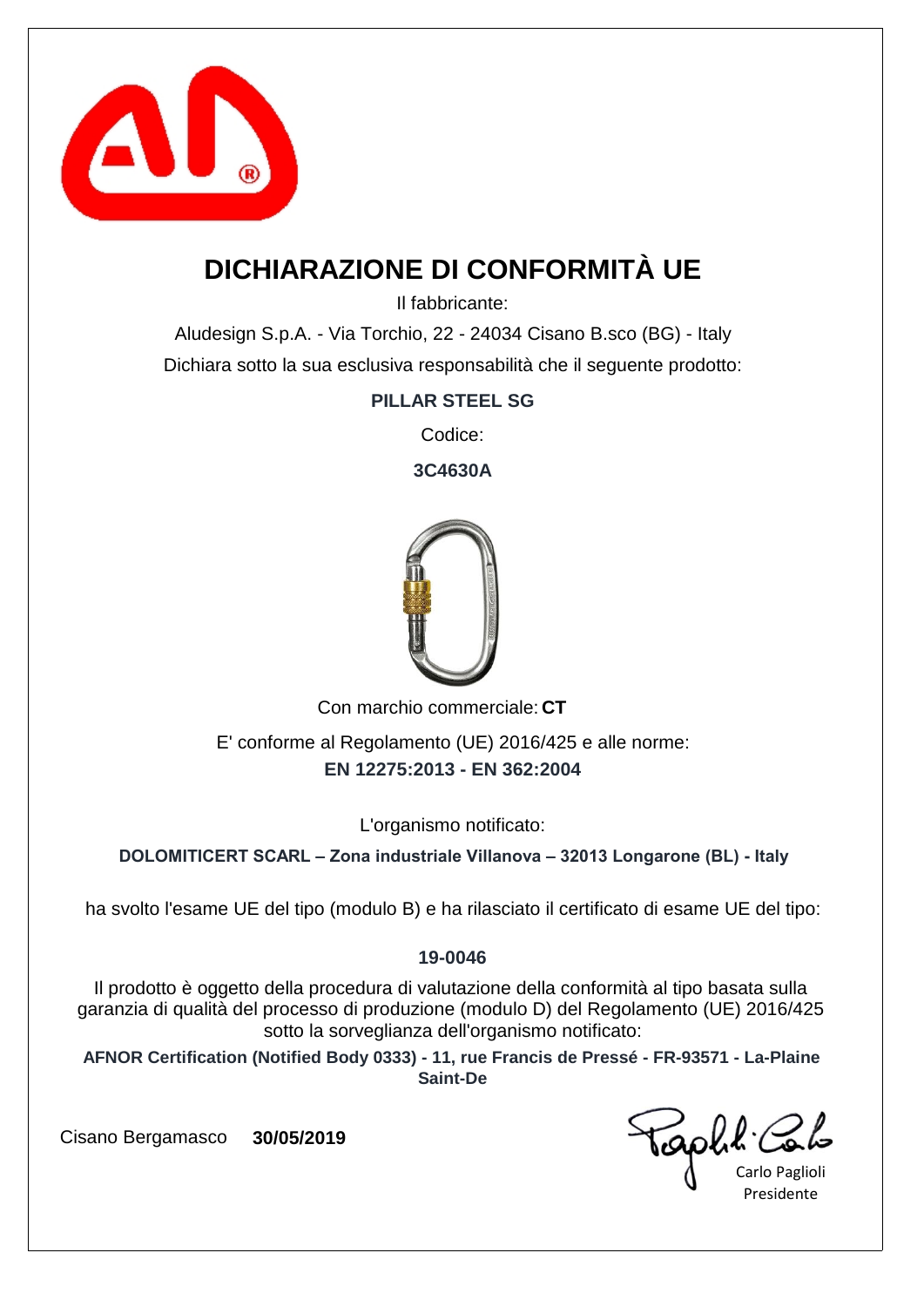

# **DÉCLARATION UE DE CONFORMITÉ**

Le fabricant :

Aludesign S.p.A. - Via Torchio, 22 - 24034 Cisano B.sco (BG) - Italy Déclare sous sa seule responsabilité que le produit suivant:

**PILLAR STEEL SG**

Référence :

**3C4630A**



Avec le marque commerciale : CT

**EN 12275:2013 - EN 362:2004** Est conforme aux Règlement (UE) 2016/425 et aux normes :

L'organisme notifié :

**DOLOMITICERT SCARL – Zona industriale Villanova – 32013 Longarone (BL) - Italy**

a effectué l'examen UE de type (module B) et a délivré l'attestation d'examen UE de type :

#### **19-0046**

Le produit est soumis à la procédure d'évaluation de la conformité au type basée sur l'assurance de la qualité du processus de production (module D) du Règlement (UE) 2016/425 sous la supervision de l'organisme notifié :

**AFNOR Certification (Notified Body 0333) - 11, rue Francis de Pressé - FR-93571 - La-Plaine Saint-De**

aphl C

Carlo Paglioli Président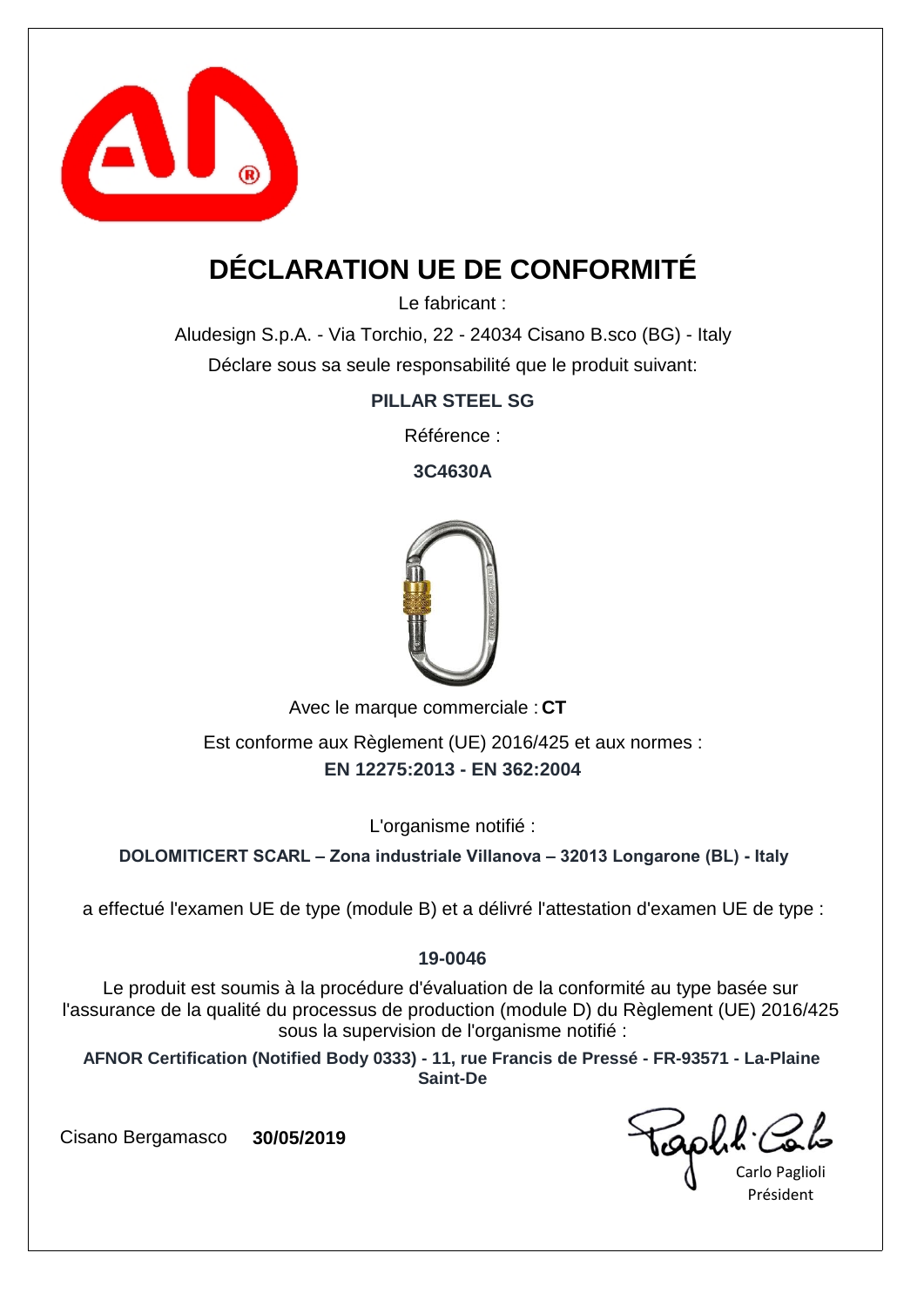

### **EU DECLARATION OF CONFORMITY**

The manufacturer:

Aludesign S.p.A. - Via Torchio, 22 - 24034 Cisano B.sco (BG) - Italy Declares under its sole responsibility that the following product:

**PILLAR STEEL SG**

Code:

**3C4630A**



With the trade mark: CT

**EN 12275:2013 - EN 362:2004** Complies with the Regulation (EU) 2016/425 and with the standards:

The notified body:

**DOLOMITICERT SCARL – Zona industriale Villanova – 32013 Longarone (BL) - Italy**

carried out the EU type examination (module B) and issued the EU type examination certificate:

#### **19-0046**

The product is subject to the conformity assessment procedure based on the quality assurance of the production process (module D) of Regulation (EU) 2016/425 under the supervision of the notified body:

**AFNOR Certification (Notified Body 0333) - 11, rue Francis de Pressé - FR-93571 - La-Plaine Saint-De**

Gold Con

President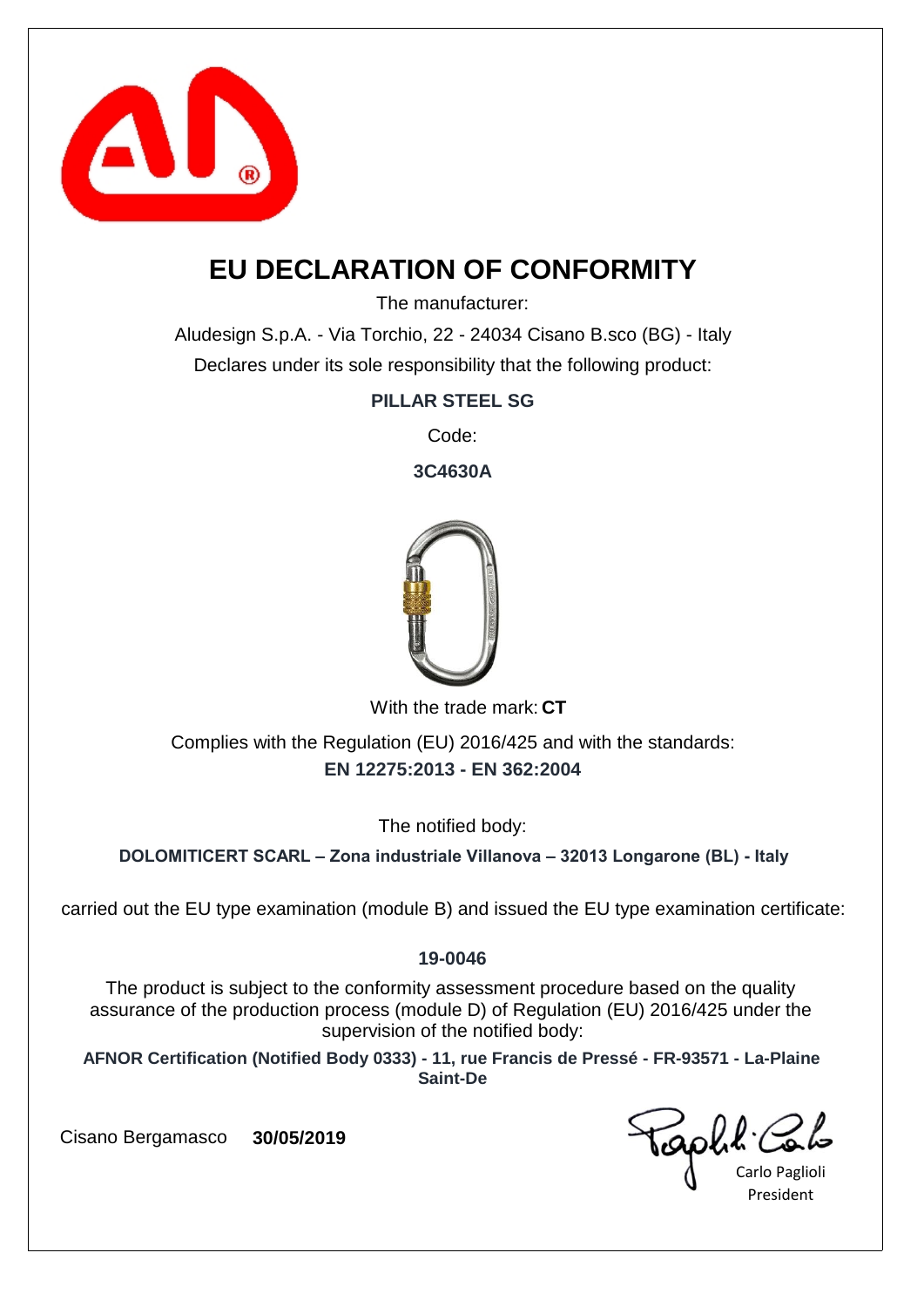

# **EU-KONFORMITÄTSERKLÄRUNG**

Der Hersteller:

Aludesign S.p.A. - Via Torchio, 22 - 24034 Cisano B.sco (BG) - Italy Erklärt in alleiniger Verantwortung, dass folgendes Produkt:

**PILLAR STEEL SG**

Referenz:

**3C4630A**



Mit der Handelsmarke: CT

**EN 12275:2013 - EN 362:2004** entspricht der Verordnung (EU) 2016/425 und den Standards:

Die benannte Stelle:

**DOLOMITICERT SCARL – Zona industriale Villanova – 32013 Longarone (BL) - Italy**

hat die EU-Baumusterprüfung (Modul B) durchgeführt und hat die EU-Baumusterprüfbescheinigung ausgestellt:

#### **19-0046**

Das Produkt wird dem Bewertungsverfahren hinsichtlich der Konformität mit dem Baumuster auf der Grundlage einer Qualitätssicherung bezogen auf den Produktionsprozess der Verordnung (UE) 2016/425 (Modul D) unter der Aufsicht der benannten Stelle:

**AFNOR Certification (Notified Body 0333) - 11, rue Francis de Pressé - FR-93571 - La-Plaine Saint-De**

aphl Co

Carlo Paglioli Präsident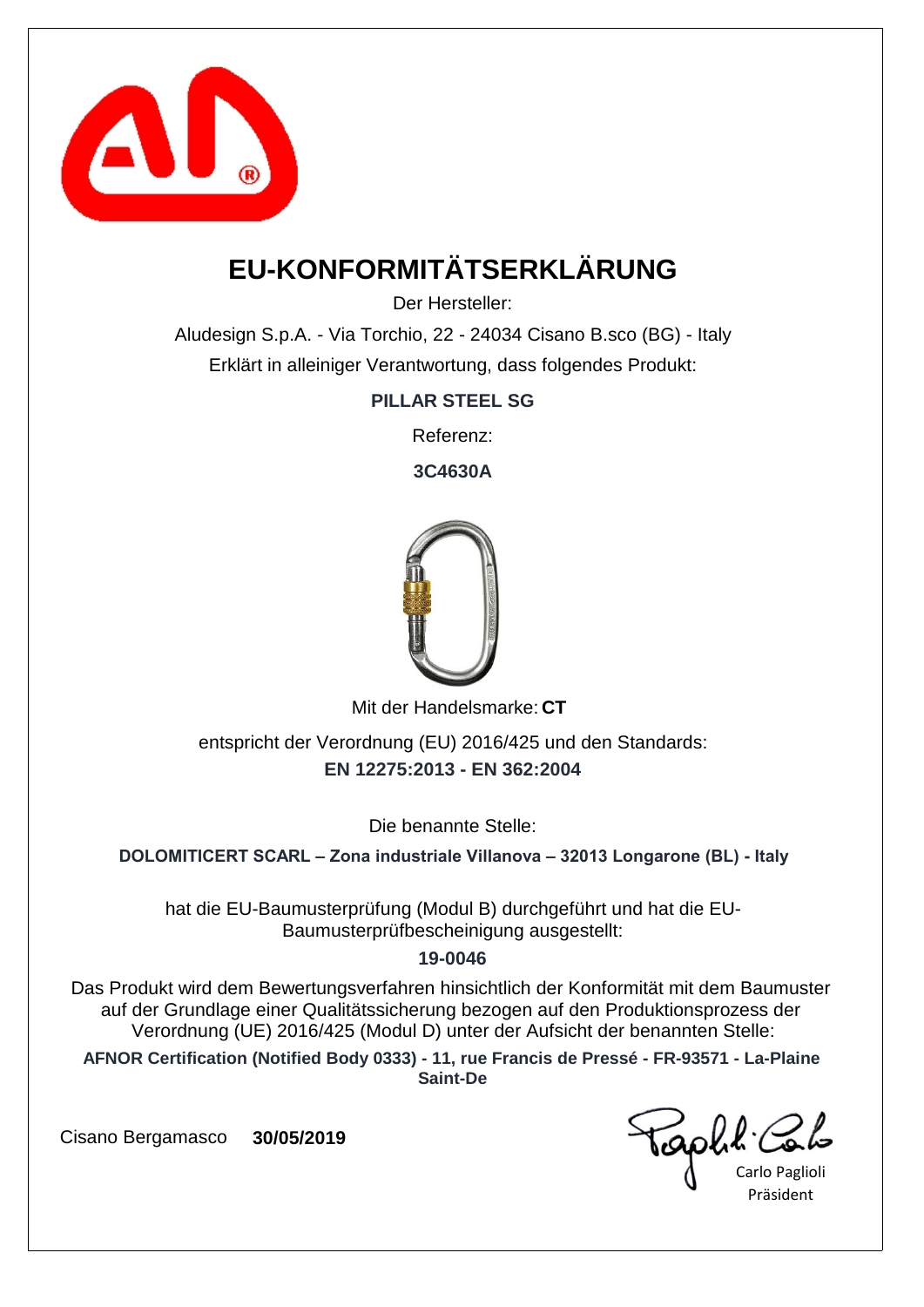

# **DECLARACIÓN DE CONFORMIDAD UE**

El fabricante:

Aludesign S.p.A. - Via Torchio, 22 - 24034 Cisano B.sco (BG) - Italy Declara bajo su exclusiva responsabilidad que el siguiente producto

**PILLAR STEEL SG**

Código:

**3C4630A**



Con marca comercial: CT

**EN 12275:2013 - EN 362:2004** Cumple con el Reglamento (UE) 2016/425 y las normas:

El organismo notificado:

**DOLOMITICERT SCARL – Zona industriale Villanova – 32013 Longarone (BL) - Italy**

Realizó el examen de tipo UE (módulo B) y emitió el certificado de examen de tipo UE:

#### **19-0046**

El producto está sujeto al procedimiento de evaluación de conformidad basado en la garantía de calidad del proceso de producción (módulo D) del Reglamento (UE) 2016/425 bajo la supervisión del organismo notificado:

**AFNOR Certification (Notified Body 0333) - 11, rue Francis de Pressé - FR-93571 - La-Plaine Saint-De**

aphl C

Carlo Paglioli Presidente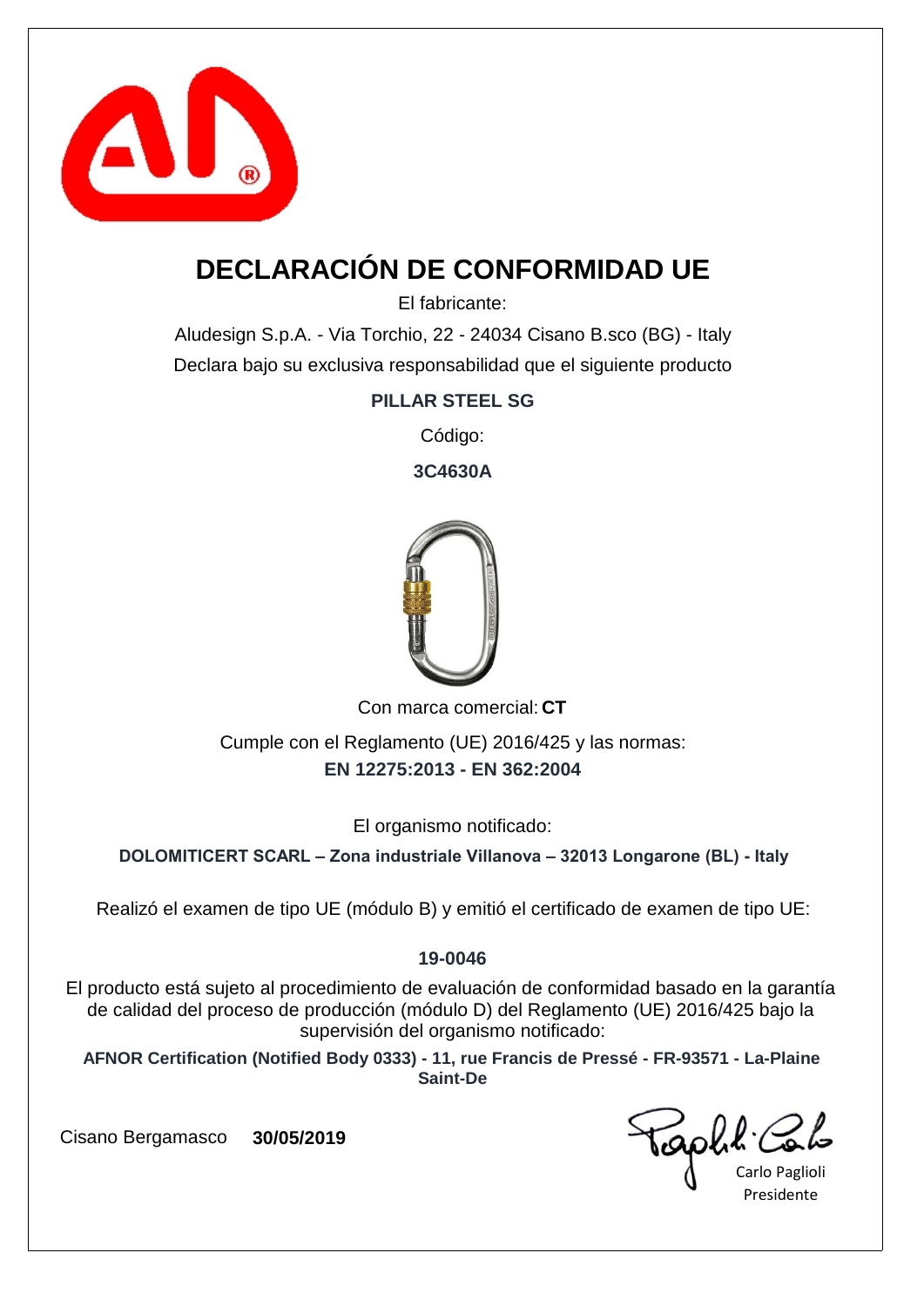

### **ЕС ДЕКЛАРАЦИЯ ЗА СЪОТВЕТСТВИЕ**

Производителят:

AludesignS.p.A.-ViaTorchio,22-24034CisanoB.sco(BG)–Italy декларира на своя изключителна отговорност, че следният продукт:

**PILLAR STEEL SG**

Код:

**3C4630A**



**CT** с търговска марка:

**EN 12275:2013 - EN 362:2004** съответства на изискванията на Регламент (ЕС) 2016/425 и на следните стандарти:

Нотифицираният орган:

**DOLOMITICERT SCARL – Zona industriale Villanova – 32013 Longarone (BL) - Italy**

е провел ЕС изследване на типа (модулB)и е издал сертификат за ЕС изследване на типа:

#### **19-0046**

Продуктът е предмет на процедура за оценка на съответствие на типа, базирана на гаранцията за качество на производствения процес (модулD) на Регламент (ЕС) 2016/425 под надзора на следния нотифициран орган:

**AFNOR Certification (Notified Body 0333) - 11, rue Francis de Pressé - FR-93571 - La-Plaine Saint-De**

GOUL COL

Председател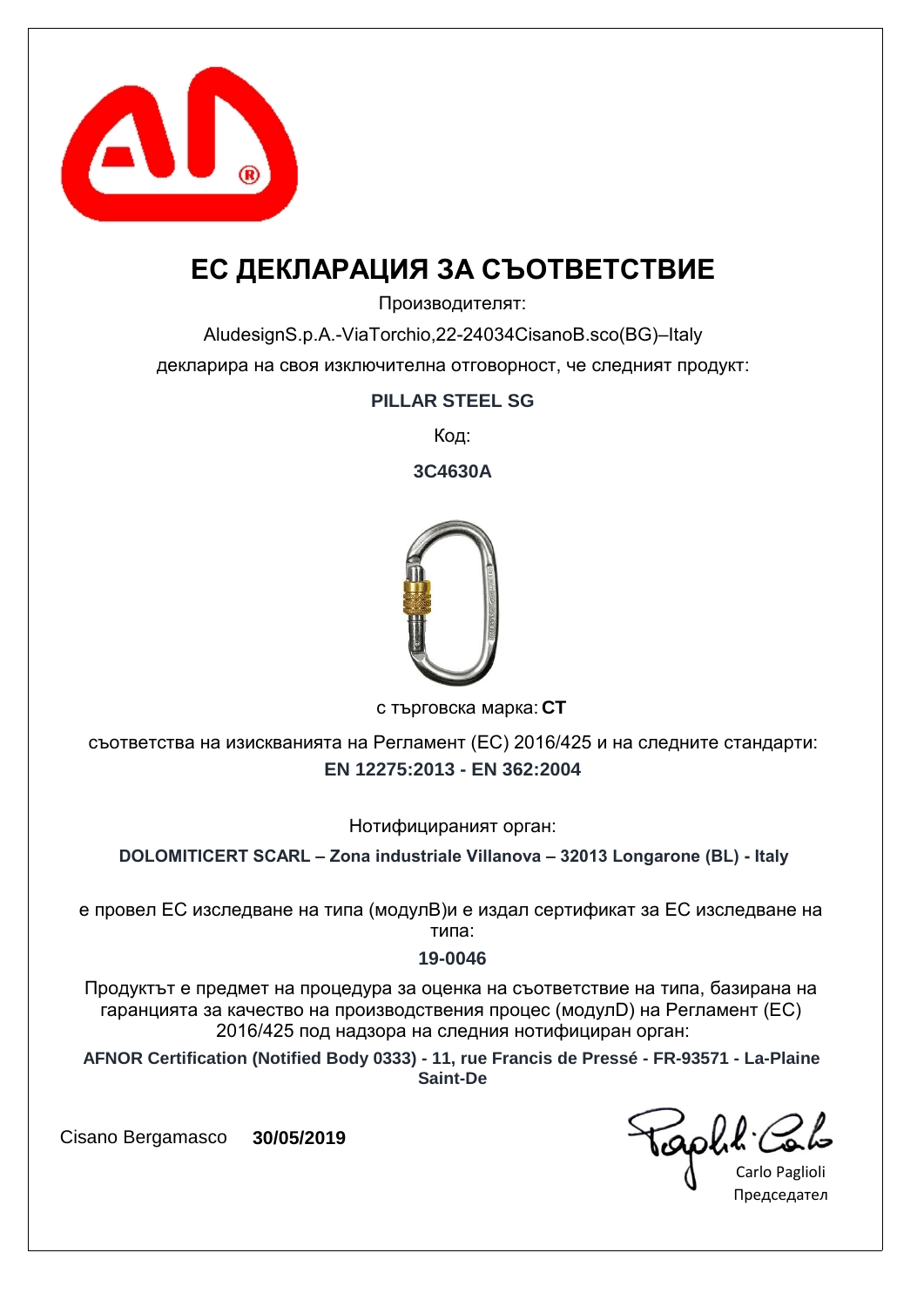

### **EU IZJAVA O SUKLADNOSTI**

Proizvođač:

Aludesign S.p.A. - ViaTorchio, 22 - 24034 CisanoB.sco(BG)- Italija izjavljuje pod punom odgovornošću da je sljedeći proizvod:

**PILLAR STEEL SG**

oznaka:

**3C4630A**



robni žig: CT

**EN 12275:2013 - EN 362:2004** usklađen s uredbom (EU) 2016/425 i s normama:

Prijavljeno tijelo:

**DOLOMITICERT SCARL – Zona industriale Villanova – 32013 Longarone (BL) - Italy**

provelo je EU istraživanje tipa (modul B) i izdalo potvrdu o tipnom ispitivanju:

#### **19-0046**

Proizvod je predmet procesa vrednovanja tipske sukladnosti temeljenog na osiguranju kvalitete proizvodnog procesa (modul D) prema uredbi EU 2016/425 pod nadzorom pri-javljenog tijela:

**AFNOR Certification (Notified Body 0333) - 11, rue Francis de Pressé - FR-93571 - La-Plaine Saint-De**

Carlo Paglioli Predsjednik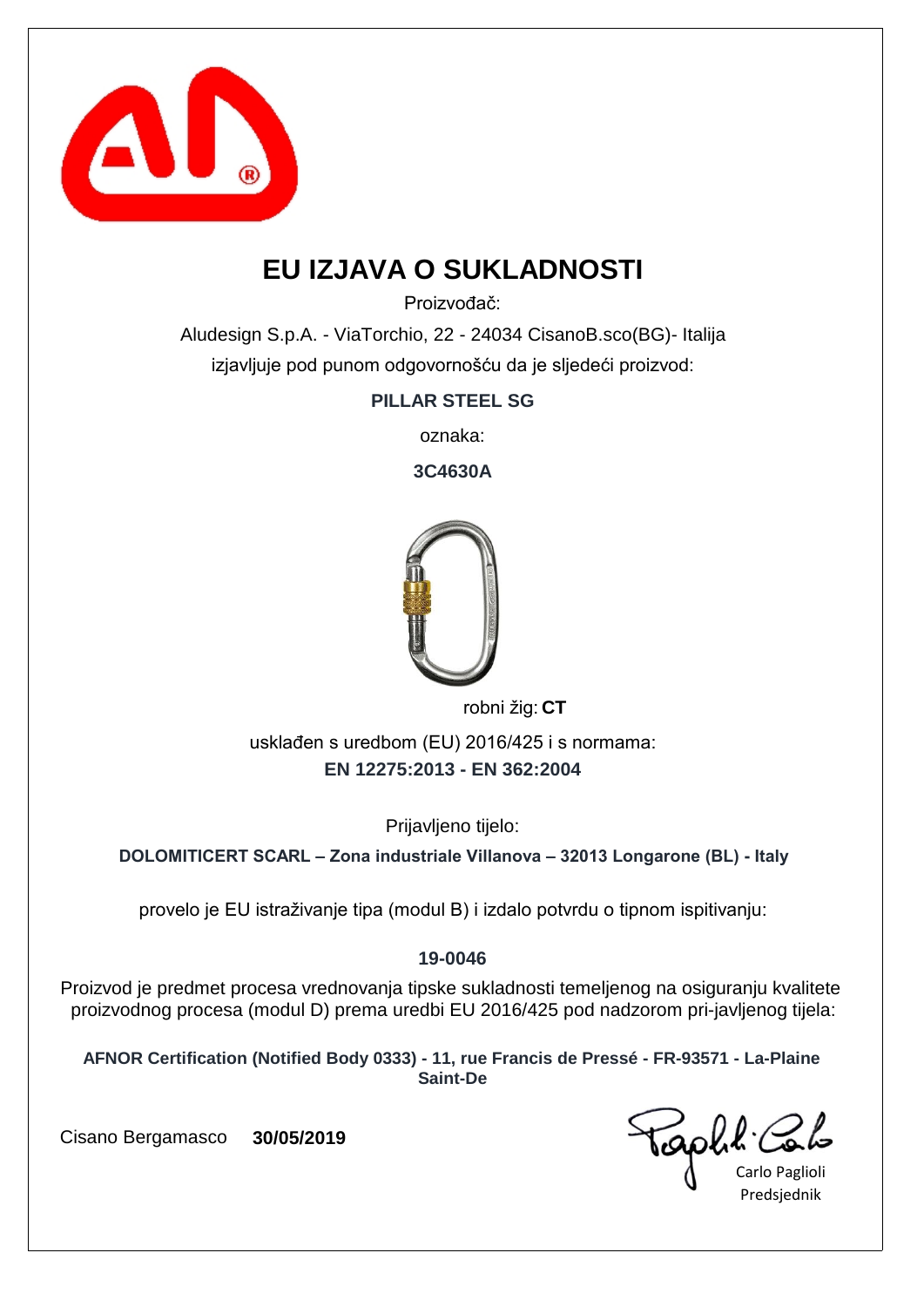

### **EU-KONFORMITETSERKLÆRING**

Fabrikanten:

Aludesign S.p.A. - Via Torchio, 22 - 24034 Cisano B.sco (BG) - Italien erklærer nedenfor eneansvar for at det følgende produkt:

**PILLAR STEEL SG**

Kode:

**3C4630A**



Med varemærke: CT

**EN 12275:2013 - EN 362:2004** stemmer overens med Forordning 2016/425 (EU) og standarderne:

Det bemyndigede organ:

**DOLOMITICERT SCARL – Zona industriale Villanova – 32013 Longarone (BL) - Italy**

har udført EU-undersøgelsen af typen (modul B) og har udstedt EU-undersøgelsescertifikat af typen:

#### **19-0046**

Produktet er underlagt evalueringsproceduren for konformitet via typen, der er baseret på en kvalitetsgaranti af produktionsprocessen (modul D) i Forordning 2016/425 (EU) under overvågning af det bemyndigede organ:

**AFNOR Certification (Notified Body 0333) - 11, rue Francis de Pressé - FR-93571 - La-Plaine Saint-De**

capha.c

Carlo Paglioli Adm. Direktør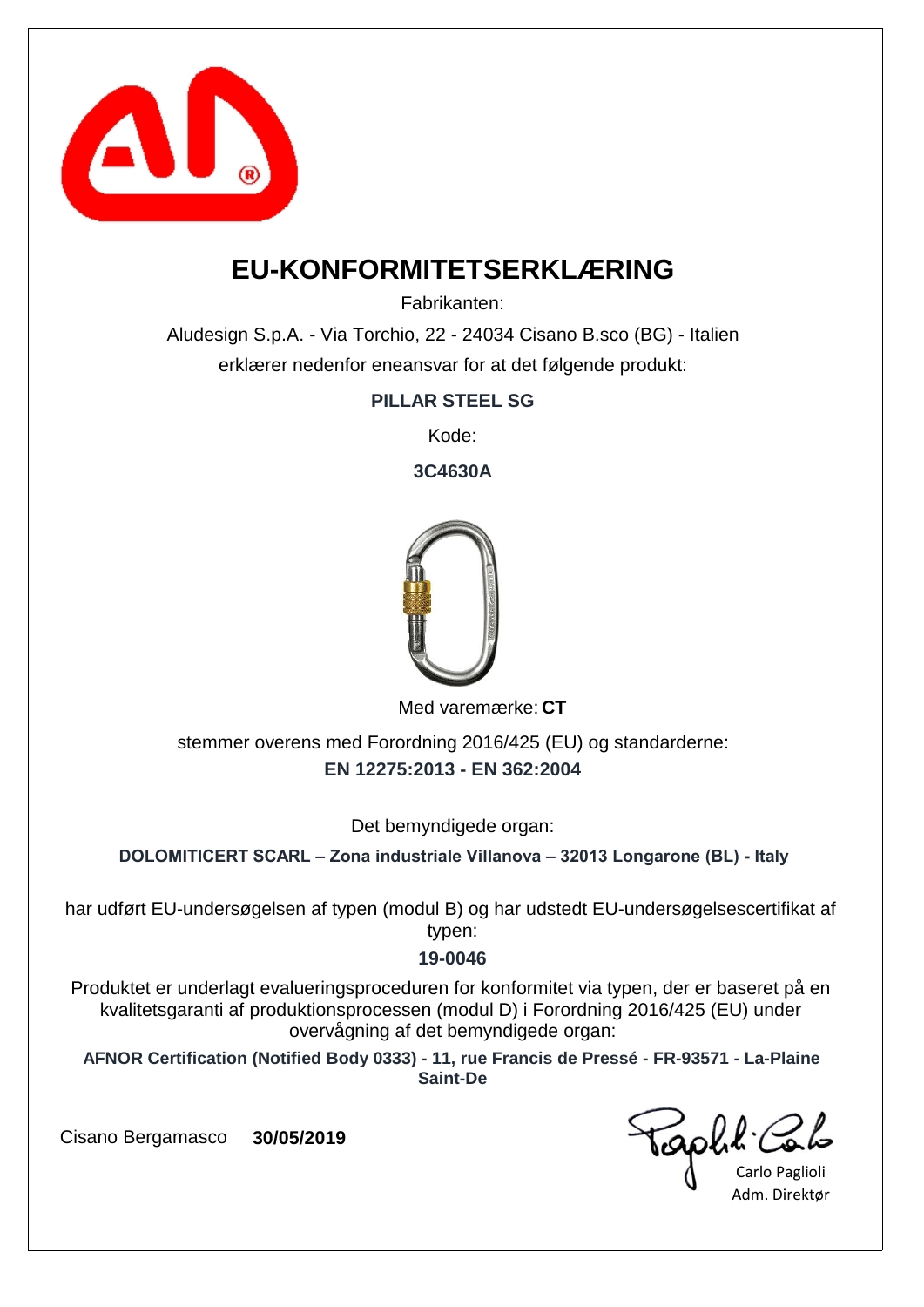

### **EU-VAATIMUSTENMUKAISUUSVAKUUTUS**

Valmistaja:

Aludesign S.p.A. - Via Torchio, 22 - 24034 Cisano B.sco (BG) – Italia Julistaa alla yksinoikeudellisella vastuullaan, että seuraava tuote:

**PILLAR STEEL SG**

Koodi:

**3C4630A**



**CT** Tavaramerkillä:

**EN 12275:2013 - EN 362:2004** Noudattaa asetusta (UE) 2016/425 ja standardeja:

Laitos, jolle on tiedotettu:

**DOLOMITICERT SCARL – Zona industriale Villanova – 32013 Longarone (BL) - Italy**

On suorittanut EU:n kokeen tyyppiä (moduuli B) ja on myöntänyt EU-kokeen sertifikaatin tyyppiä:

#### **19-0046**

Tuotteeseen kohdistuu tyypin vaatimustenmukaisuuden arviointimenetelmä, joka perustuu valmistusprosessin (moduuli D) laatutakuuseen asetuksen (UE) 2016/425 mukaisesti informoidun laitoksen alaisena:

**AFNOR Certification (Notified Body 0333) - 11, rue Francis de Pressé - FR-93571 - La-Plaine Saint-De**

capha.

Carlo Paglioli Puheenjohtaja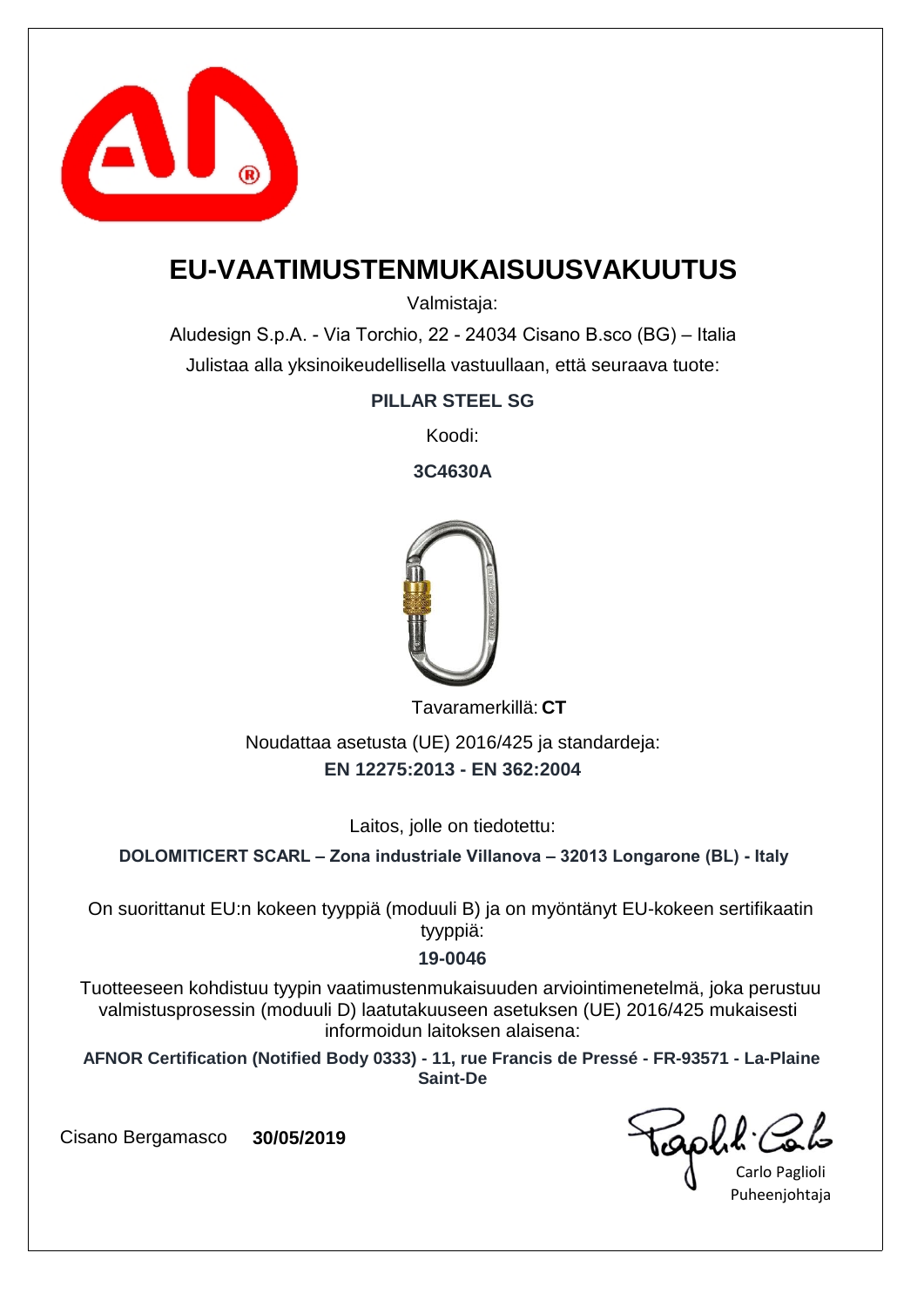

# **DEARBHÚ AR LEASÚ AN AE**

An monaróir:

Aludesign S.p.A. - Via Torchio, 22 - 24034 Cisano B.sco (BG) – Italy Dearbhaíonn an Iodáil faoina fhreagracht amháin gurb é an táirge seo a leanas:

**PILLAR STEEL SG**

Cód:

**3C4630A**



Le trádmharc: CT

**EN 12275:2013 - EN 362:2004** Comhlíonann sé Rialachán (AE) 2016/425 agus na caighdeáin:

An comhlacht dá dtugtar fógra:

**DOLOMITICERT SCARL – Zona industriale Villanova – 32013 Longarone (BL) - Italy**

rinne scrúdú cineál AE (modúl B) agus d'eisigh sé deimhniú scrúduithe cineál an AE:

#### **19-0046**

Tá an táirge faoi réir an nós imeachta um measúnú comhréireachta bunaithe ar dhearbhú cáilíochta an phróisis táirgthe (modúl D) de Rialachán (AE) 2016/425 faoi mhaoirseacht an chomhlachta dá dtugtar fógra:

**AFNOR Certification (Notified Body 0333) - 11, rue Francis de Pressé - FR-93571 - La-Plaine Saint-De**

iaphl'

Carlo Paglioli Uachtarán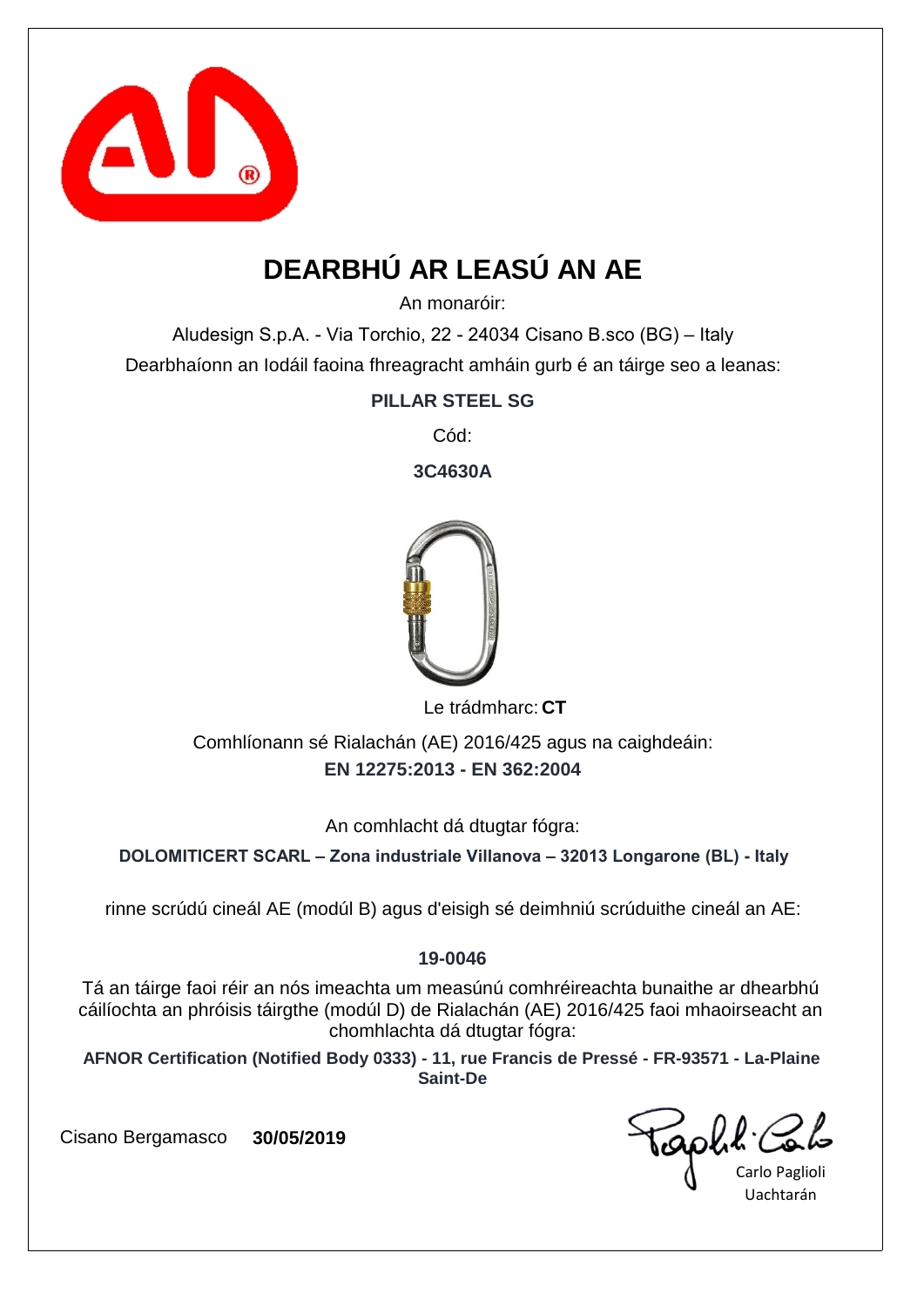

## **DIKJARAZZJONI TAL-KONFORMITÀ TAL-UE**

Il-manifattur

Aludesign S.p.A. - Via Torchio, 22 - 24034 Cisano B.sco (BG) - Italja Jiddikjara taħt ir-responsabbilta esklussiva tiegħu li l-prodott li ġej:

**PILLAR STEEL SG**

Kodići:

**3C4630A**



Bit-trademark: CT

**EN 12275:2013 - EN 362:2004** Huwa konformi mar-Regolament (UE) 2016/425 u mar-regoli:

Il-kumpanija notifikata:

**DOLOMITICERT SCARL – Zona industriale Villanova – 32013 Longarone (BL) - Italy**

għamlet l-eżami tat-tip tal-UE (modulu B) u ħarġet iċ-ċertifikat tal-eżami tat-tip tal-UE:

#### **19-0046**

Il-prodott huwa suġġett għall-proċedura tal-evalwazzjoni tal-konformità bbażata fuq il-garanzija tal-kwalità tal-proċess ta' produzzjoni (modulu D) tar-Regolament (UE) 2016/425 taħt is-sorveljanza tal-kumpanija notifikata:

**AFNOR Certification (Notified Body 0333) - 11, rue Francis de Pressé - FR-93571 - La-Plaine Saint-De**

Golk.

Carlo Paglioli President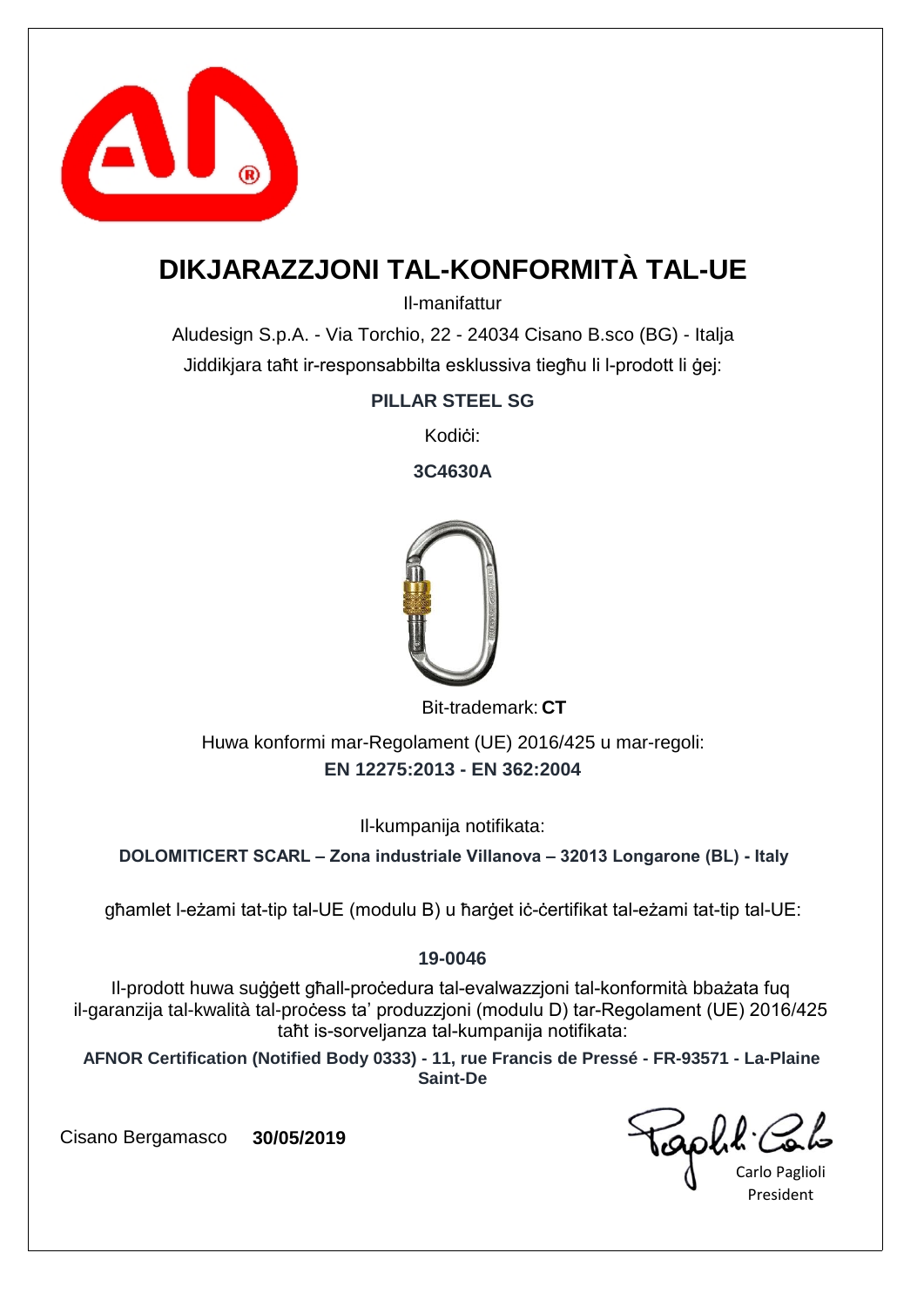

### **ΔΗΛΩΣΗ ΣΥΜΜΟΡΦΩΣΗΣ ΕΕ**

Ο κατασκευαστής:

Aludesign S.p.A. - Via Torchio, 22 - 24034 Cisano B.sco (BG) - Ιταλία Δηλώνει με δική του ευθύνη ότι το προϊόν

**PILLAR STEEL SG**

Κωδικός:

**3C4630A**



**CT** Με εμπορικό σήμα:

**EN 12275:2013 - EN 362:2004** Συμμορφώνεται με τον κανονισμό (ΕΕ) 2016/425 και τα πρότυπα:

Ο κοινοποιημένος οργανισμός:

**DOLOMITICERT SCARL – Zona industriale Villanova – 32013 Longarone (BL) - Italy**

διενήργησε την εξέταση τύπου ΕΕ (ενότητα Β) και εξέδωσε τη βεβαίωση εξέτασης ΕΕ του τύπου:

#### **19-0046**

Το προϊόν υπόκειται στη διαδικασία αξιολόγησης της συμμόρφωσης με βάση τη διασφάλιση ποιότητας της παραγωγικής διαδικασίας (ενότητα Δ) του κανονισμού (ΕΕ) 2016/425 υπό την εποπτεία του κοινοποιημένου οργανισμού: Πιστοποίηση

**AFNOR Certification (Notified Body 0333) - 11, rue Francis de Pressé - FR-93571 - La-Plaine Saint-De**

Gold.

Carlo Paglioli Πρόεδρος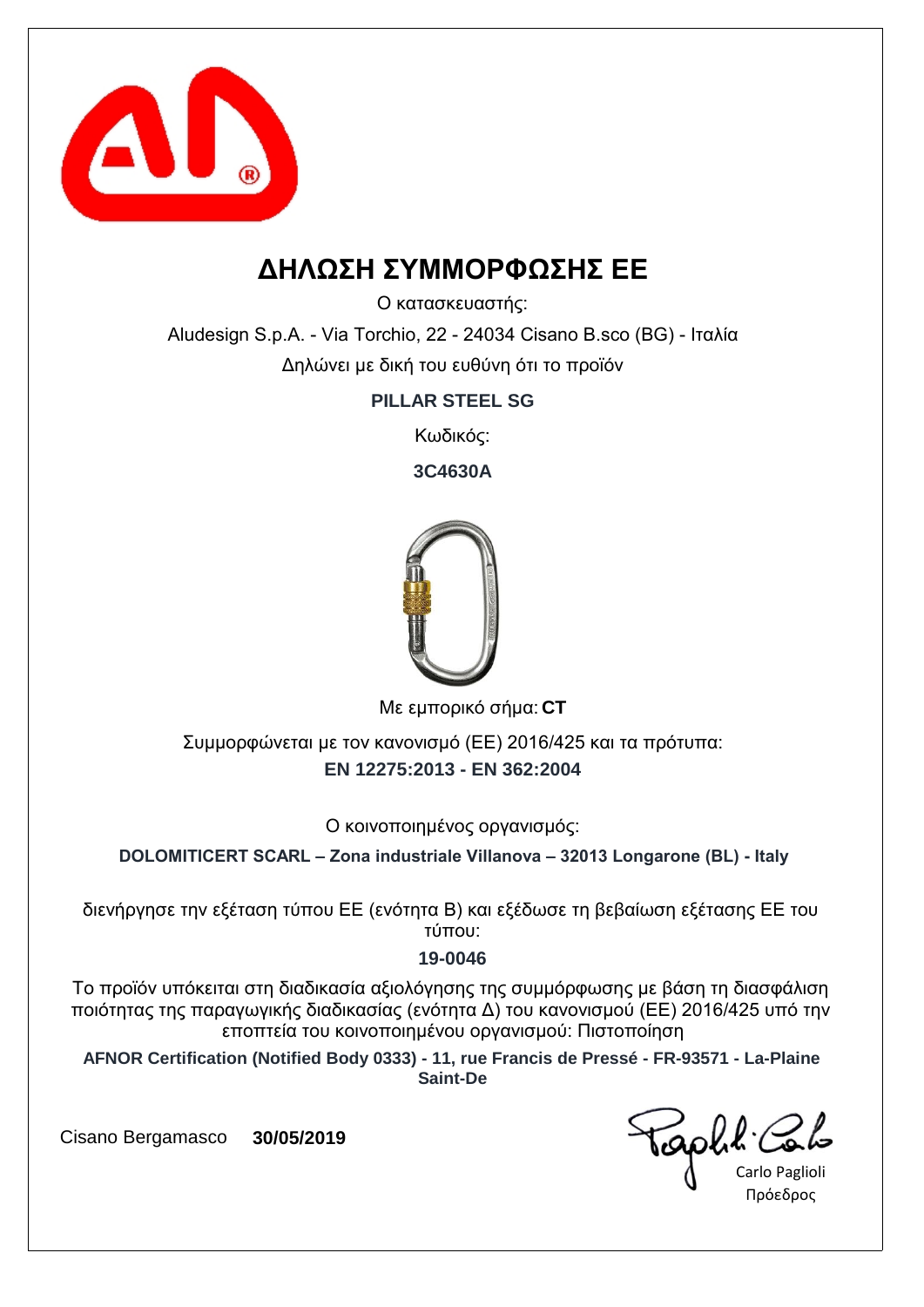

## **DEKLARACJA ZGODNOŚCI UE**

Producent:

Aludesign S.p.A. - Via Torchio, 22 - 24034 Cisano B.sco (BG) - Italy oświadcza na swoją wyłączną odpowiedzialność, że poniższy produkt:

**PILLAR STEEL SG**

Kod:

**3C4630A**



Znak towarowy: CT

**EN 12275:2013 - EN 362:2004** Jest zgodny z rozporządzeniem (UE) 2016/425 i normami:

Jednostka notyfikowana

**DOLOMITICERT SCARL – Zona industriale Villanova – 32013 Longarone (BL) - Italy**

przeprowadziła badanie typu UE (moduł B) i wydała certyfikat badania UE typu:

#### **19-0046**

Produkt jest przedmiotem oceny zgodności z typem, w oparciu o zapewnienie jakości procesu produkcji (moduł D) Rozporządzenia (UE) 2016/425 pod nadzorem jednostki notyfikowanej:

**AFNOR Certification (Notified Body 0333) - 11, rue Francis de Pressé - FR-93571 - La-Plaine Saint-De**

Carlo Paglioli Prezes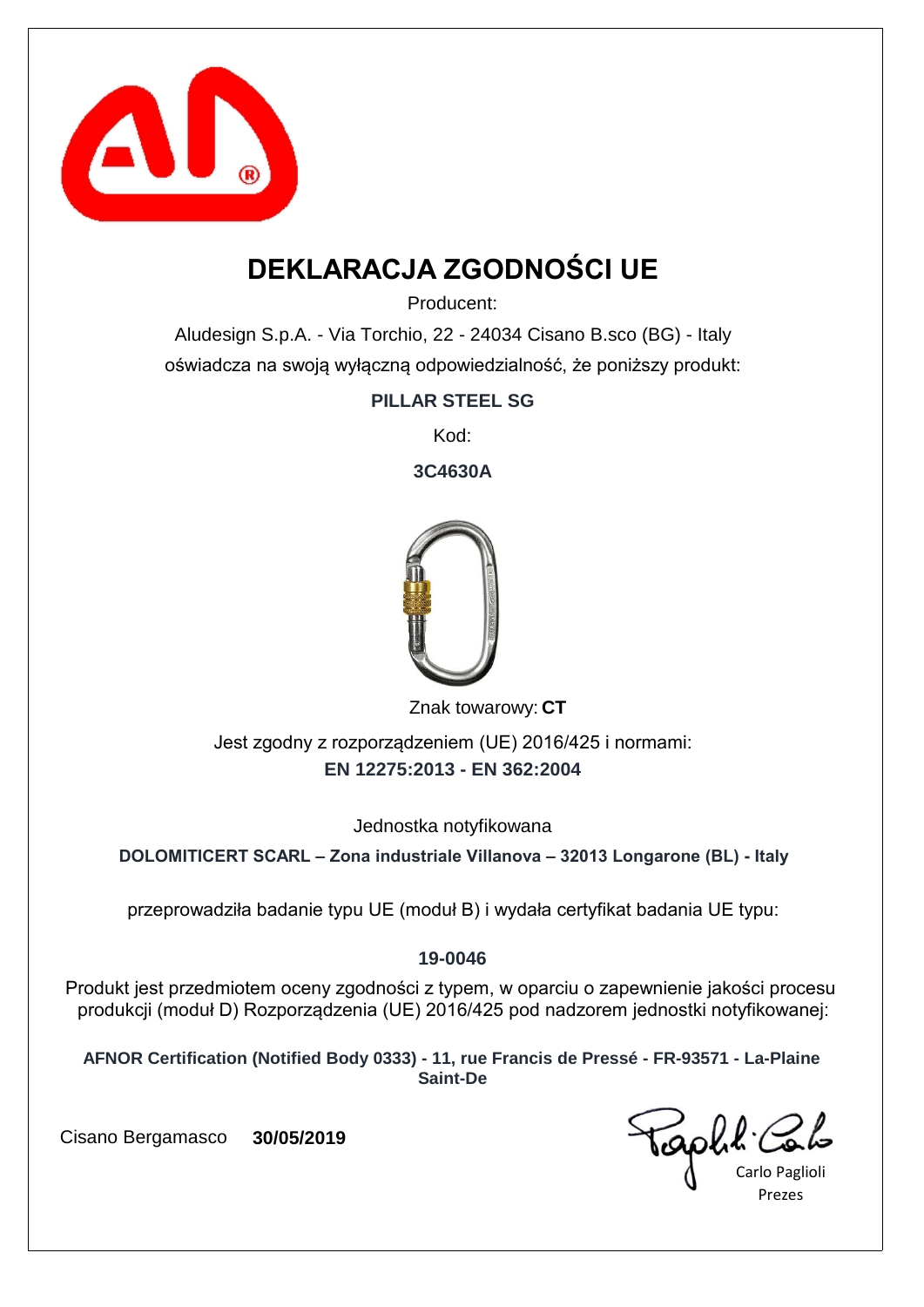

### **DECLARAȚIE DE CONFORMITATE UE**

Producătorul:

Aludesign S.p.A. - Via Torchio, 22 - 24034 Cisano B.sco (BG) - Italia Declară pe propria răspundere că produsul următor:

**PILLAR STEEL SG**

Cod:

**3C4630A**



Cu marca comercială: CT

**EN 12275:2013 - EN 362:2004** Este conform Regulamentului (UE) 2016/425 și standardelor:

Organismul notificat:

**DOLOMITICERT SCARL – Zona industriale Villanova – 32013 Longarone (BL) - Italy**

a efectuat examinarea UE de tip (modul B) și a eliberat certificatul de examinare UE de tip:

#### **19-0046**

Produsul face obiectul procedurii de evaluare a conformității bazată pe asigurarea calității procesului de producție (modulul D) din Regulamentul (UE) 2016/425 sub supravegherea organismului notificat:

**AFNOR Certification (Notified Body 0333) - 11, rue Francis de Pressé - FR-93571 - La-Plaine Saint-De**

raphit.

Carlo Paglioli **Presedinte**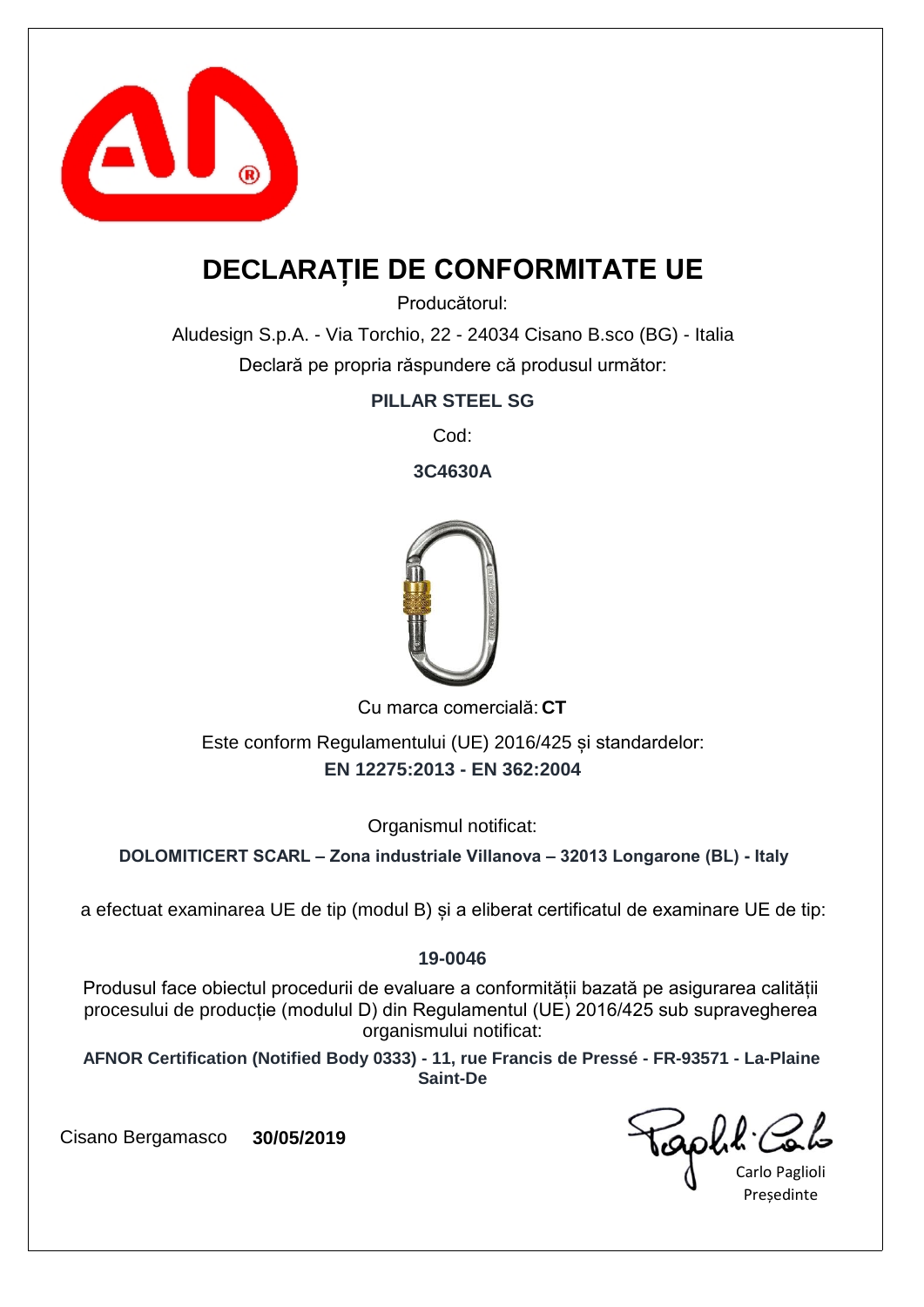

### **IZJAVA O SKLADNOSTI EU**

Proizvajalec:

Aludesign S.p.A. - Via Torchio, 22 - 24034 Cisano B.sco (BG) - Italija Pri polni odgovornosti izjavlja, da je naslednji izdelek:

**PILLAR STEEL SG**

koda:

**3C4630A**



Blagovna znamka: CT

**EN 12275:2013 - EN 362:2004** Skladen z Uredbo (EU) 2016/425 in s standardi:

Priglašeni organ:

**DOLOMITICERT SCARL – Zona industriale Villanova – 32013 Longarone (BL) - Italy**

je opravil EU-pregled tipa (modul B) in je izdal certifikat o EU-pregledu tipa:

#### **19-0046**

Izdelek je podvržen postopku ugotavljanja skladnosti s tipom na podlagi zagotavljanja kakovosti proizvodnje (modul D) Uredbe (EU) 2016/425 pod nadzorom priglašenega organa:

**AFNOR Certification (Notified Body 0333) - 11, rue Francis de Pressé - FR-93571 - La-Plaine Saint-De**

Carlo Paglioli Predsednik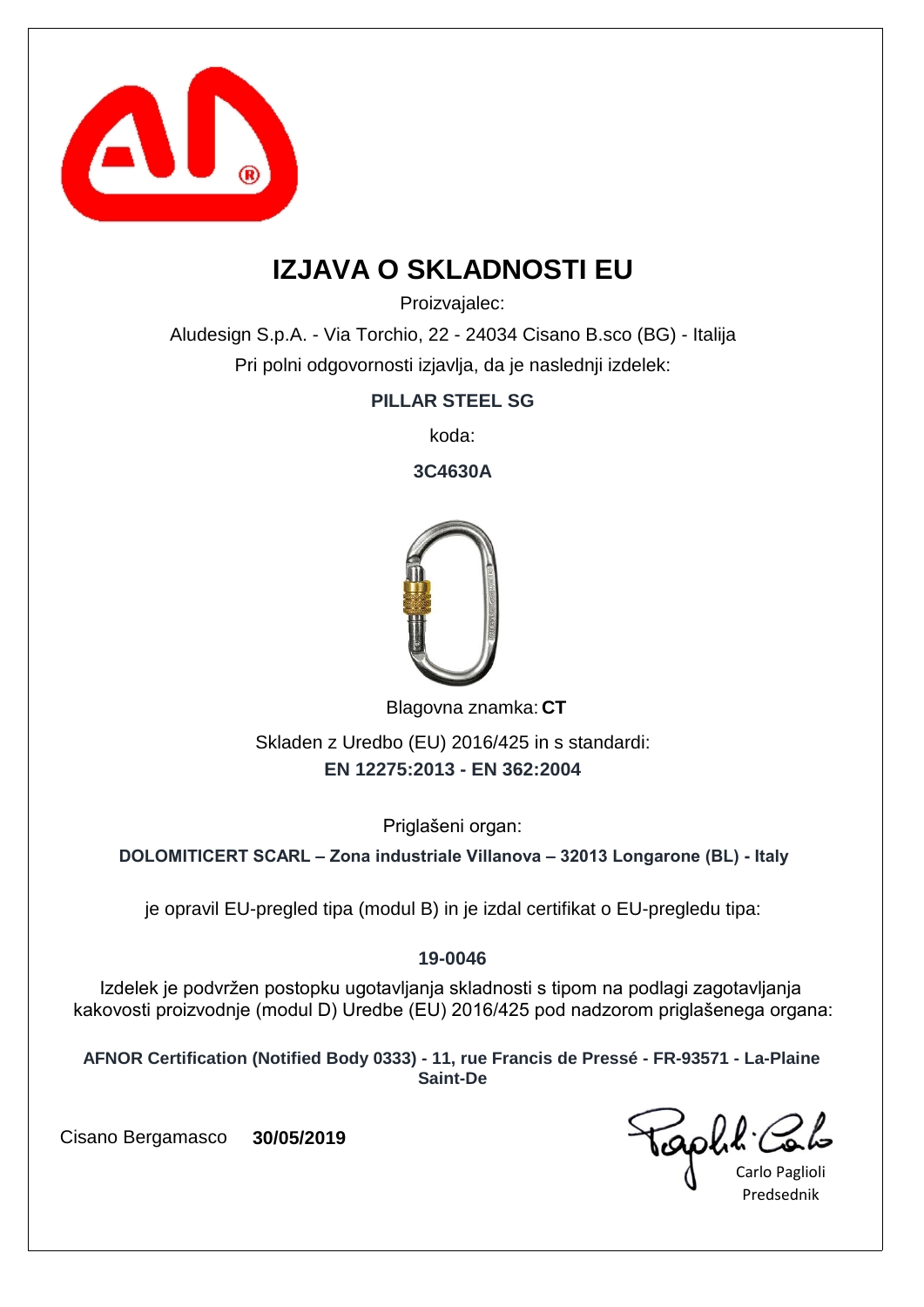

# **EU-FÖRSÄKRAN OM ÖVERENSSTÄMMELSE**

Tillverkaren:

Aludesign S.p.A. - Via Torchio, 22 - 24034 Cisano B.sco (BG) - Italien Förklarar på eget ansvar att följande produkt

**PILLAR STEEL SG**

Kod:

**3C4630A**



Med varumärket: CT

**EN 12275:2013 - EN 362:2004** Överensstämmer med förordningen (EU) 2016/425 och standarderna:

Det anmälda organet:

**DOLOMITICERT SCARL – Zona industriale Villanova – 32013 Longarone (BL) - Italy**

utförde EU-typkontrollen (modul B) och utfärdade EU-typkontrollintyget:

#### **19-0046**

Produkten är föremål för förfarandet för bedömning av överensstämmelse baserat på kvalitetssäkring av produktionsprocessen (modul D) i förordningen (EU) 2016/425 under övervakning av det anmälda organet:

**AFNOR Certification (Notified Body 0333) - 11, rue Francis de Pressé - FR-93571 - La-Plaine Saint-De**

Carlo Paglioli VD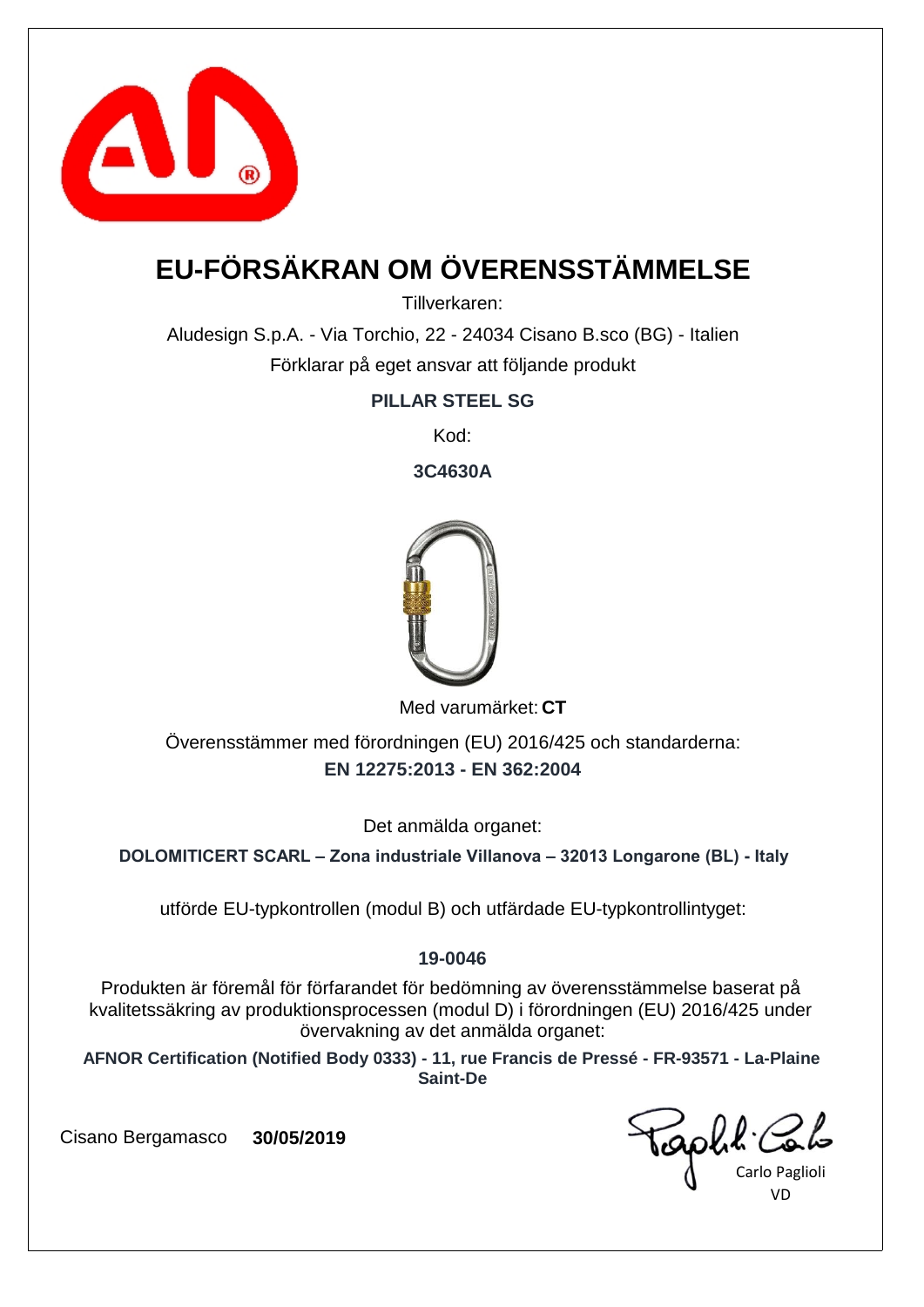

# **ES PROHLÁŠENÍ O SHODĚ**

Výrobce:

Aludesign S.p.A. - Via Torchio, 22 - 24034 Cisano B.sco (BG) - Itálie prohlašuje na svou vlastní odpovědnost, že následující výrobek:

**PILLAR STEEL SG**

Kód:

**3C4630A**



pod obchodní značkou: CT

**EN 12275:2013 - EN 362:2004** je ve shodě s nařízením (ES) 2016/425 a s normami:

Notifikovaný orgán:

**DOLOMITICERT SCARL – Zona industriale Villanova – 32013 Longarone (BL) - Italy**

provedl typovou zkoušku ES (modul B) a vydal osvědčení o typové zkoušce ES:

#### **19-0046**

Výrobek byl podroben procesu ověření typové shody založené na záruce kvality výrobního procesu (modul D) dle nařízení (ES) 2016/425, a to pod dohledem notifikovaného orgánu:

**AFNOR Certification (Notified Body 0333) - 11, rue Francis de Pressé - FR-93571 - La-Plaine Saint-De**

aphr.

Carlo Paglioli ředitel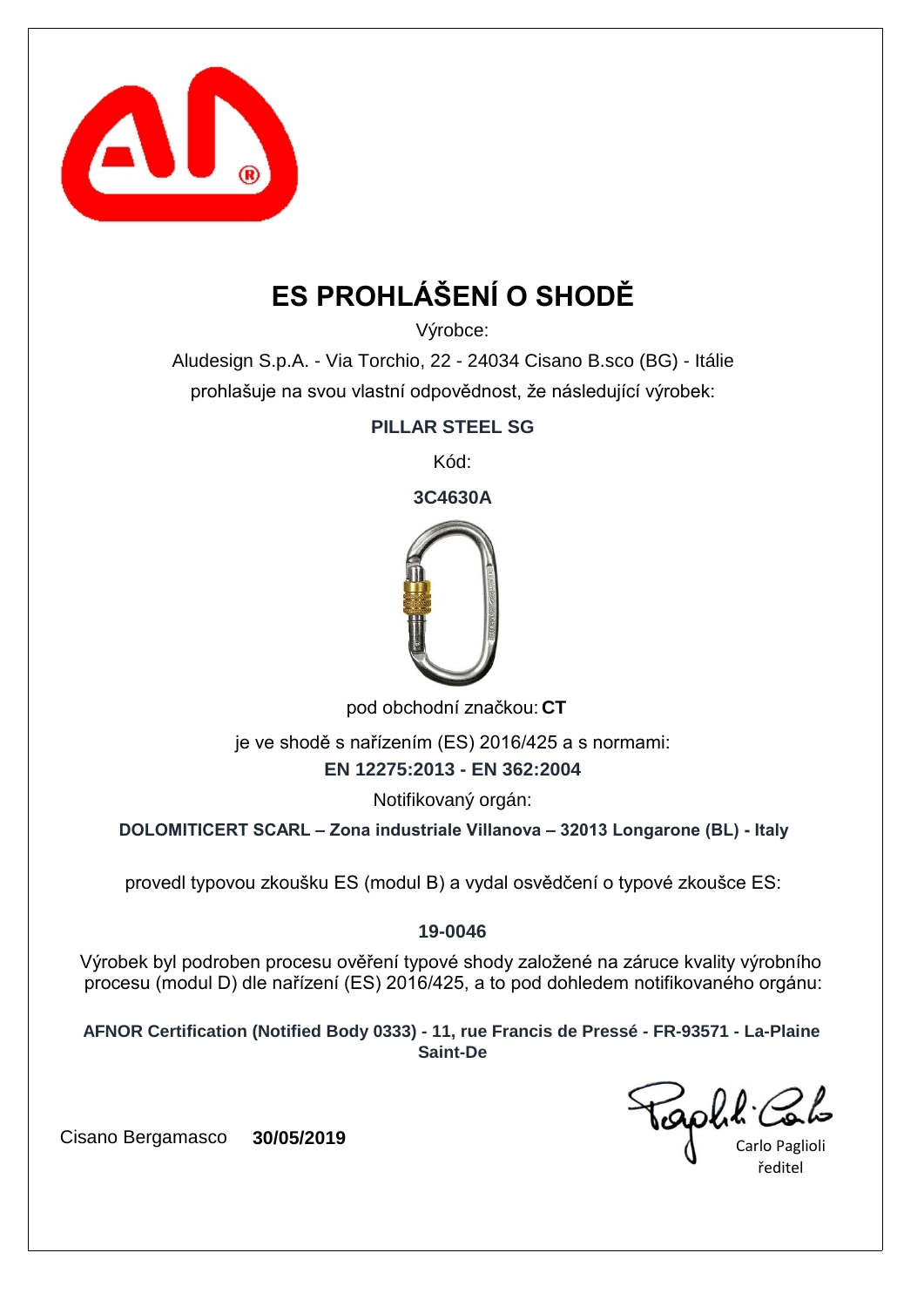

### **EU-CONFORMITEITSVERKLARING**

De fabrikant:

Aludesign S.p.A. - Via Torchio, 22 - 24034 Cisano B.sco (BG) - Italy Verklaart onder eigen verantwoordelijkheid dat het volgende product:

**PILLAR STEEL SG**

Code:

**3C4630A**



Met handelsmerk: CT

**EN 12275:2013 - EN 362:2004** Conform de Verordening (EU) 2016/425 en de normen is:

De aangemelde instantie:

**DOLOMITICERT SCARL – Zona industriale Villanova – 32013 Longarone (BL) - Italy**

heeft het EU-typeonderzoek (module B) uitgevoerd en heeft het certificaat van het EUtypeonderzoek afgegeven

#### **19-0046**

Het product is onderworpen aan de conformiteitsbeoordelingsprocedure op basis van kwaliteitsborging van het productieproces (module D) van Verordening (EU) 2016/425 onder toezicht van de aangemelde instantie:

**AFNOR Certification (Notified Body 0333) - 11, rue Francis de Pressé - FR-93571 - La-Plaine Saint-De**

capha.

Carlo Paglioli Voorzitter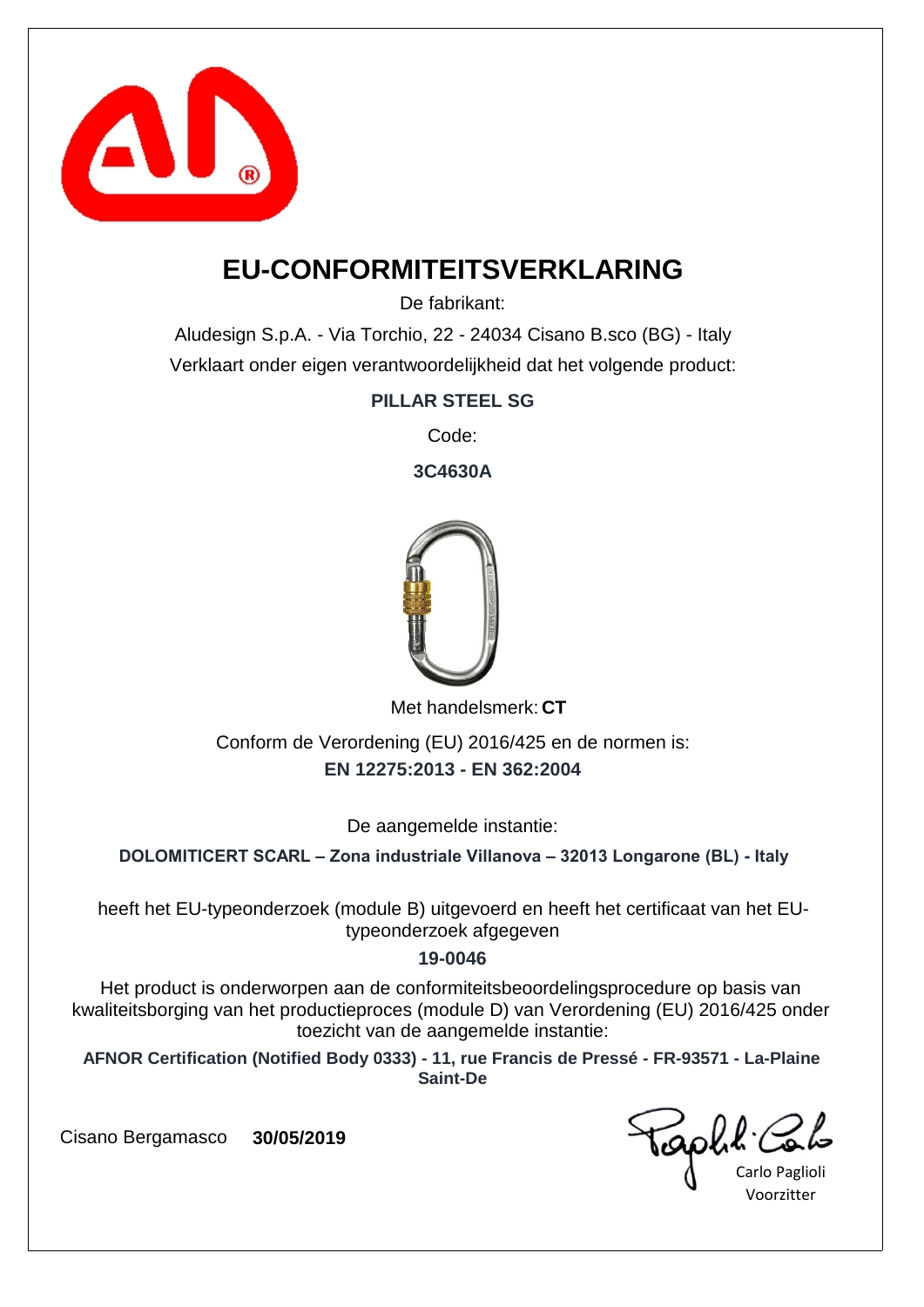

# **DECLARA ÇÃO DE CONFORMIDADE UE**

O fabricante:

Aludesign S.p.A. - Via Torchio, 22 - 24034 Cisano B.sco (BG) - Itália Declara sob a sua exclusiva responsabilidade que o seguinte produto:

**PILLAR STEEL SG**

Código:

**3C4630A**



Com marca comercial: CT

**EN 12275:2013 - EN 362:2004** Está em conformidade com o Regulamento (UE) 2016/425 e com as normas:

O órgão notificado:

**DOLOMITICERT SCARL – Zona industriale Villanova – 32013 Longarone (BL) - Italy**

realizou o teste UE do tipo (módulo B) e publicou o certificado de teste UE do tipo:

#### **19-0046**

O produto foi objeto do procedimento de avaliação da conformidade ao tipo baseada na sua garantia de qualidade do processo de produção (módulo D) do Regulamento (UE) 2016/425 sob a supervisão do órgão notificado:

**AFNOR Certification (Notified Body 0333) - 11, rue Francis de Pressé - FR-93571 - La-Plaine Saint-De**

Gold'

Carlo Paglioli Presidente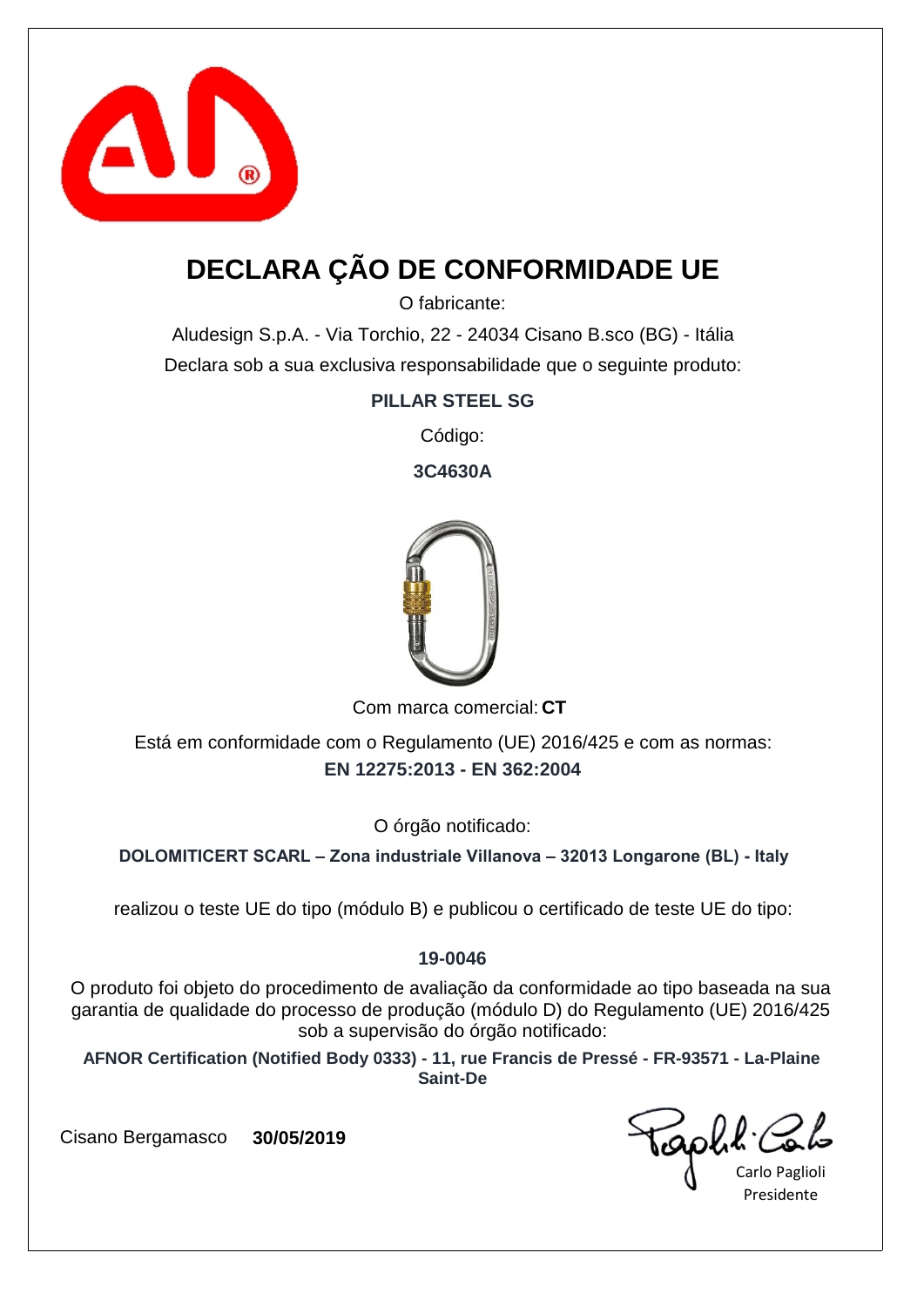

# **VYHLÁSENIE O ZHODE EÚ**

Výrobca:

Aludesign S.p.A. - Via Torchio, 22 - 24034 Cisano B.sco (BG) - Taliansko Prehlasuje sa na vlastnú zodpovednosť , že uvedený výrobok

**PILLAR STEEL SG**

Kód:

**3C4630A**



S obchodnou značkou: CT

**EN 12275:2013 - EN 362:2004** Je v súlade s Nariadením (EÚ) 2016/425 a normami:

Notifikačný orgán:

**DOLOMITICERT SCARL – Zona industriale Villanova – 32013 Longarone (BL) - Italy**

vykonal typovú skúšku EÚ (modul B) a vydal osvedčenie o typovej skúške EÚ:

#### **19-0046**

Výrobok podlieha postupu posudzovania zhody založenému na zabezpečení kvality výrobného procesu (modul D) Nariadenia (EÚ) 2016/425 pod dohľadom notifikačného orgánu:

**AFNOR Certification (Notified Body 0333) - 11, rue Francis de Pressé - FR-93571 - La-Plaine Saint-De**

Carlo Paglioli Konateľ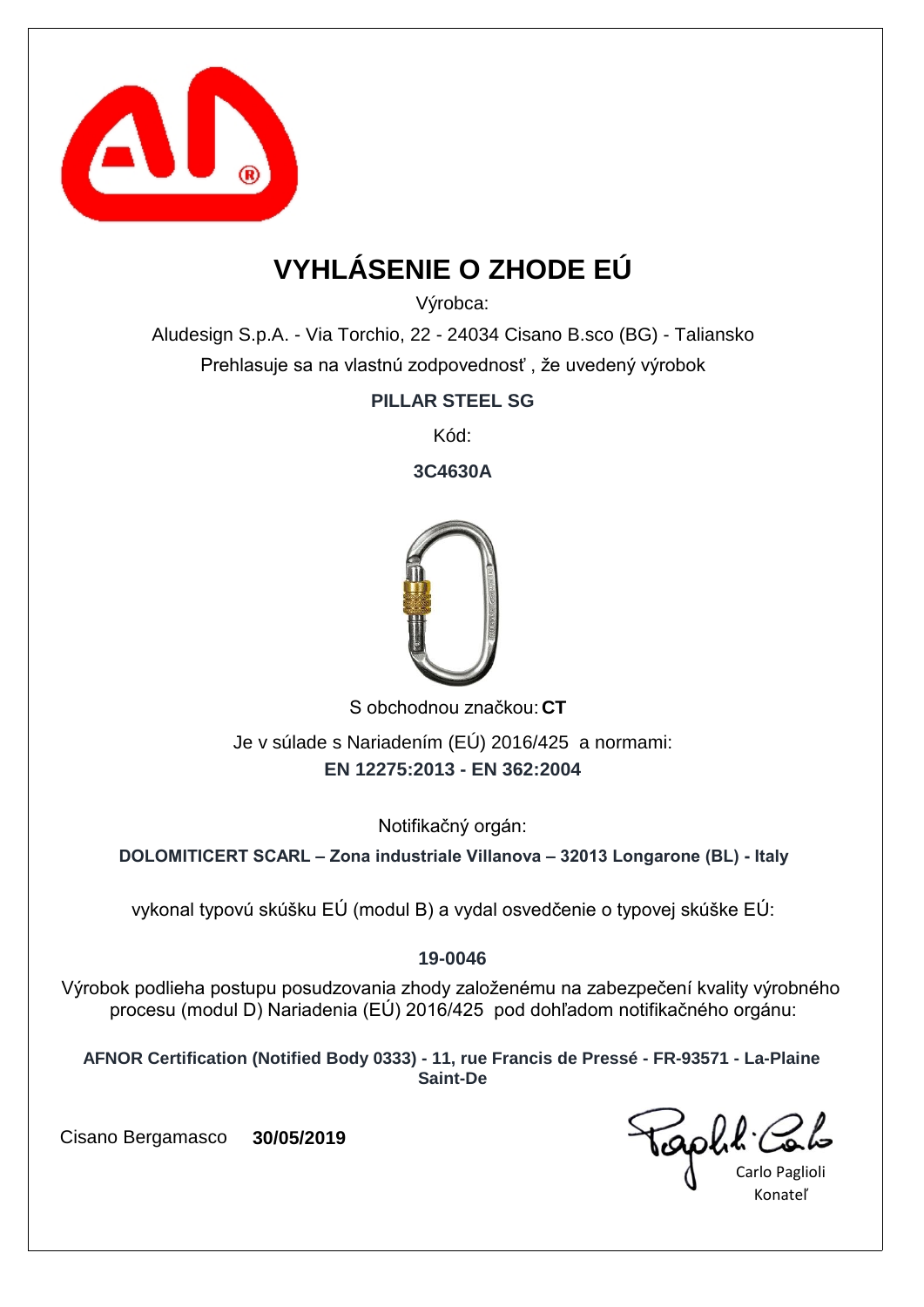

# **ES ATBILSTĪBAS DEKLARĀCIJA**

Ražotājs:

Aludesign S.p.A. - Via Torchio, 22 - 24034 Cisano B.sco (BG) Itālija Vienbalsīgi deklarē, ka šis produkts:

**PILLAR STEEL SG**

Kods:

**3C4630A**



**CT** Ar preču zīmi:

**EN 12275:2013 - EN 362:2004** Tas atbilst regulai (ES) 2016/425 un standartiem:

Paziņojošā iestāde:

**DOLOMITICERT SCARL – Zona industriale Villanova – 32013 Longarone (BL) - Italy**

veica ES tipa pārbaudi (B modulis) un izsniedza ES tipa pārbaudes sertifikātu:

#### **19-0046**

Uz produktu attiecas atbilstības novērtēšanas procedūra, kas pamatojas uz ražošanas procesa kvalitātes nodrošināšanu (D modulis) Regulas (ES) Nr. 2016/425 4. panta 1. punktu pilnvarotās iestādes uzraudzībā:

**AFNOR Certification (Notified Body 0333) - 11, rue Francis de Pressé - FR-93571 - La-Plaine Saint-De**

Taph!

Carlo Paglioli **Prezidents**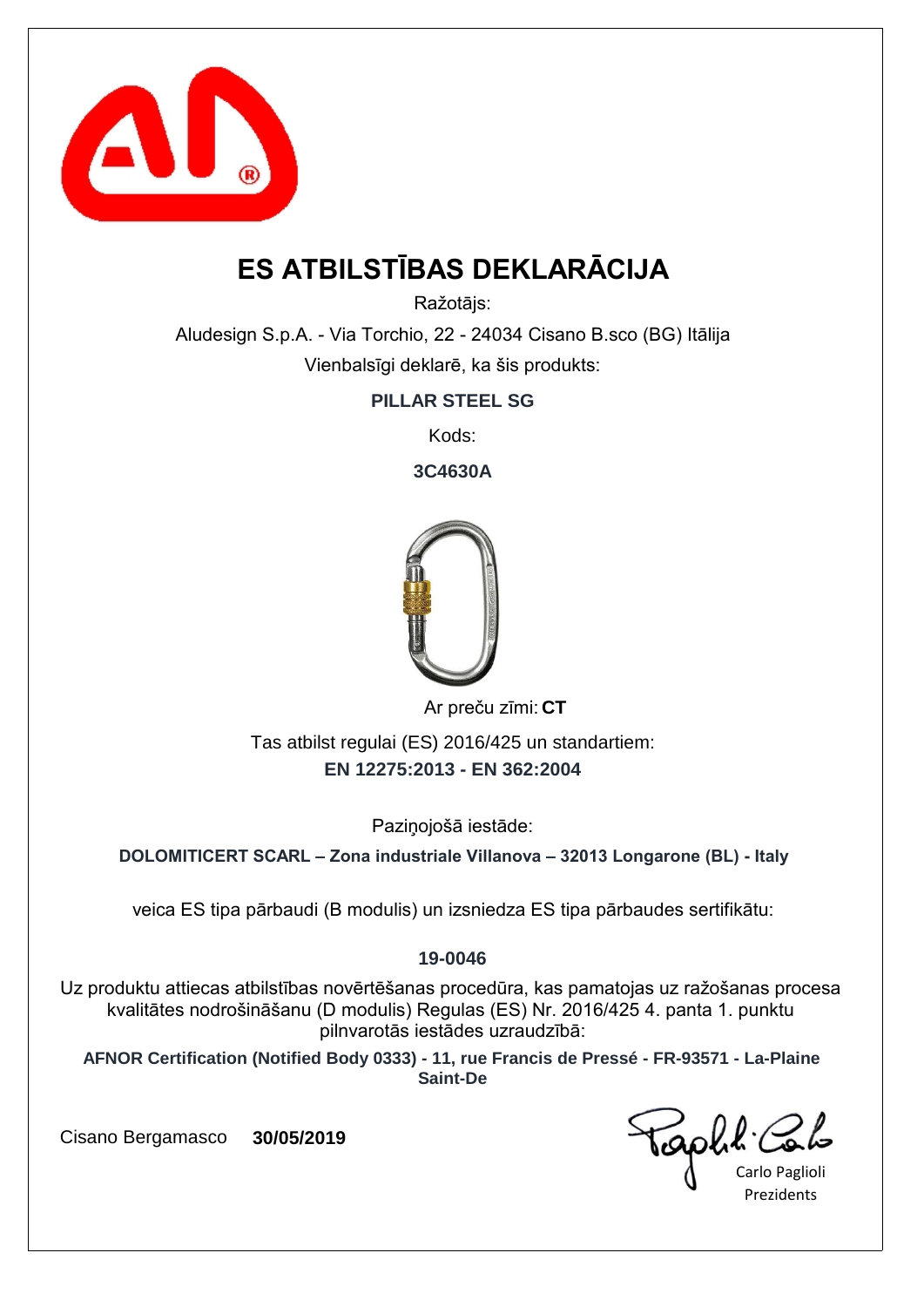

# **EU MEGFELELŐSÉGI NYILATKOZAT**

A gyártó:

Aludesign S.p.A. - Via Torchio, 22 - 24034 Cisano B.sco (BG) - Olaszország kizárólagos felelősségére kijelenti, hogy a következő termék:

**PILLAR STEEL SG**

kód:

**3C4630A**



amelynek védjegye: CT

**EN 12275:2013 - EN 362:2004** megfelel a 2016/425 (EU) Rendeletnek és az alábbi szabványoknak:

A bejelentett szervezet:

**DOLOMITICERT SCARL – Zona industriale Villanova – 32013 Longarone (BL) - Italy**

elvégezte az EU-típusvizsgálatot (B modul) és kiadta az alábbi EU-típusvizsgálati tanúsítványt:

#### **19-0046**

A termékre az (EU) 2016/425 rendeletben meghatározott, a gyártási folyamat minőségbiztosításán alapuló típusmegfelelőség-értékelési eljárás vonatkozik (D modul), az aláb-bi bejelentett szervezet felügyelete alatt:

**AFNOR Certification (Notified Body 0333) - 11, rue Francis de Pressé - FR-93571 - La-Plaine Saint-De**

Carlo Paglioli Elnök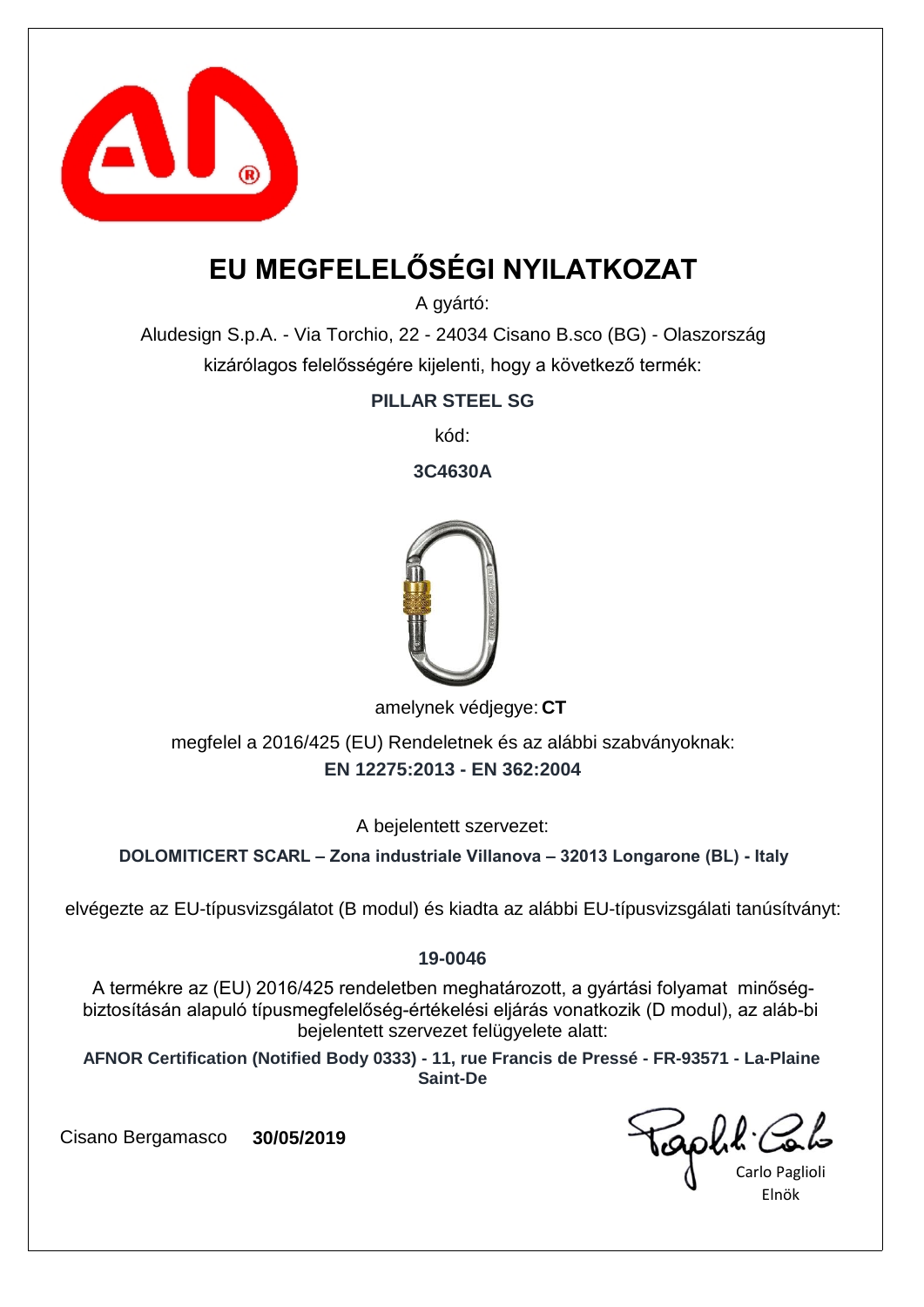

### **ELI VASTAVUSDEKLARATSIOON**

Tootia:

Aludesign S.p.A. - Via Torchio, 22 - 24034 Cisano B.sco (BG) - Itaalia Deklareerib oma ainupoolel, et järgmine toode:

**PILLAR STEEL SG**

Kood:

**3C4630A**



**CT** Kaubamärgiga

**EN 12275:2013 - EN 362:2004** See vastab määrusele (EL) 2016/425 ja standarditele:

Volitatud asutus:

**DOLOMITICERT SCARL – Zona industriale Villanova – 32013 Longarone (BL) - Italy**

ha viis läbi ELi tüübihindamise (moodul B) ja väljastas ELi tüübihindamistõendi:

#### **19-0046**

Toote suhtes kohaldatakse tootmisprotsessi kvaliteedi tagamise aluseks olevat vastavushindamise menetlust (moodul D) määruse (EL) nr 2016/425 kohaselt teavitatud asutuse järelevalve all:

**AFNOR Certification (Notified Body 0333) - 11, rue Francis de Pressé - FR-93571 - La-Plaine Saint-De**

aphl C

Carlo Paglioli Presidente